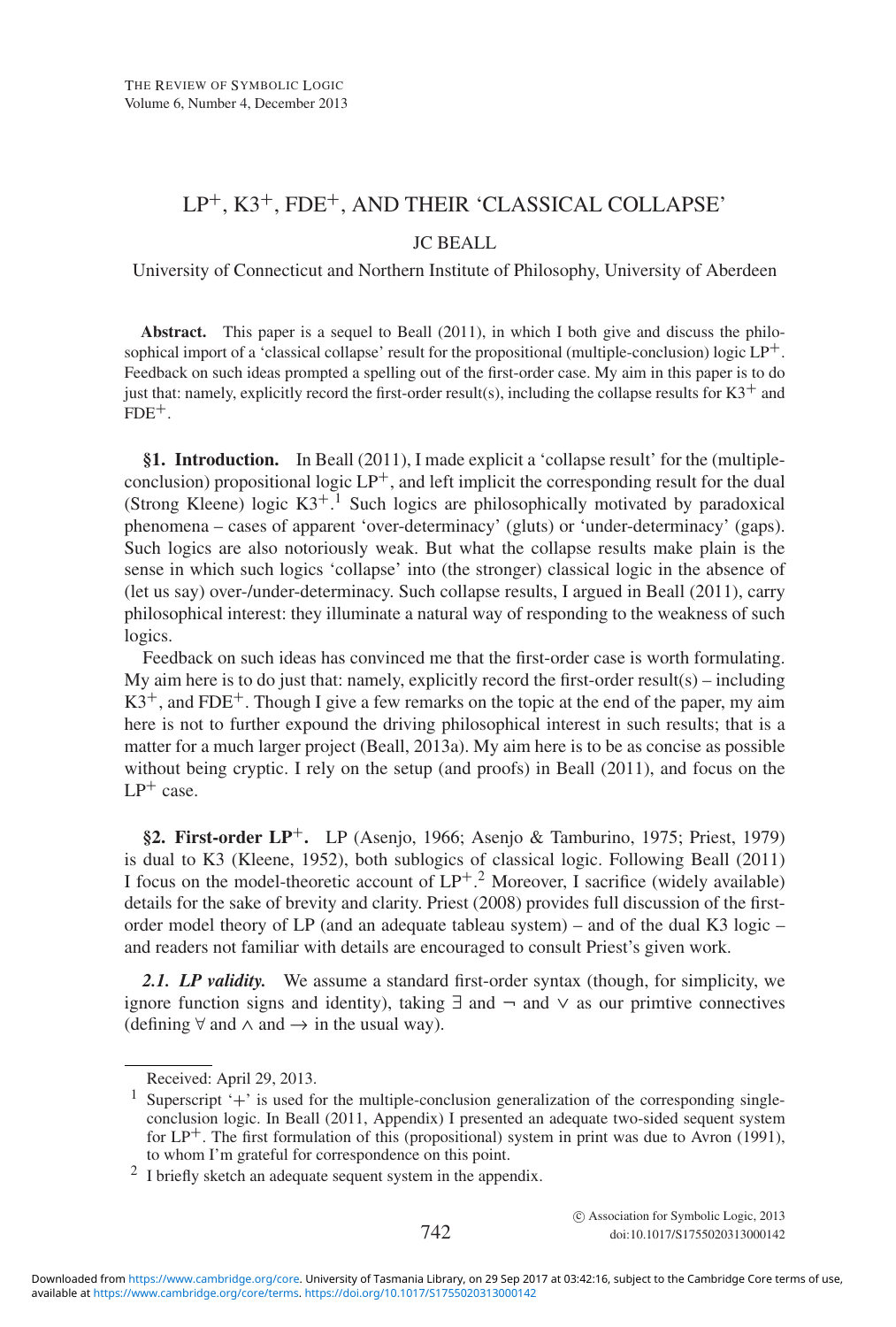Our interpretations are structures  $I = \langle D, d \rangle$ , where  $D \neq \emptyset$  and *d* assigns each constant an element of *D* and assigns each *n*-ary predicate a (total) function – the so-called *intension* of the predicate – from  $D^n$  into  $V = \{1, .5, 0\}$ . Combined with variable assignments  $\nu$ , we have a denotation function  $\delta$  defined in the familiar way:  $\delta(t) = v(t)$  if t is variable; otherwise,  $\delta(t) = d(t)$ .

With such structures in hand, we define the notion of *semantic value* in terms of *valuations*, which are (total) functions from wff (standardly defined) and variable assignments into *V*. Leaving reference to the given structures implicit, the semantic value  $|A|_v$  of wff *A* (relative to variable assignment  $\nu$ ) is defined along standard (many-valued) lines, where *A* and *B* are any wff:

- 1. Atomic:  $|Pt_0t_1 ... t_n|_v = d(P)(\langle \delta(t_0), \delta(t_1), ..., \delta(t_n) \rangle).$
- 2. Negation:  $|\neg A|_{\nu} = 1 |A|_{\nu}$ .
- 3. Disjunction:  $|A \vee B|_{v} = \max\{|A|_{v}, |B|_{v}\}.$
- 4. Quantifier:  $|\exists x A|_{\nu} = \max\{|A|_{\nu}[x]$ : for each *x*-variant  $\nu^{[x]}$  of  $\nu$ .

DEFINITION 2.1. (LP model). An LP model M is a pair  $\langle I, v \rangle$ , where I is an LP interpre*tation and* ν *a variable assignment.*

DEFINITION 2.2. (LP satisfaction)*. Let A be any wff and X any set of wff. An LP model M* satisfies *A* iff  $|A|_v \in \{1, .5\}$ , and *M* satisfies *X* iff *M* satisfies each element of X.<sup>4</sup>

DEFINITION 2.3. (LP dissatisfaction)*. Let A be any wff and X any set of wff. An LP model M* dissatisfies A iff  $|A|_v = 0$ ; and dissatisfies X iff M dissatisfies each element of X.

Finally, we define *LP validity*  $\frac{1}{\ln n} \subseteq \mathcal{P}(S) \times S$  per the usual recipe:<sup>5</sup>

DEFINITION 2.4 (LP).  $X \Big|_{\text{ID}} A$  *iff no LP model satisfies X and dissatisfies A.* 

*2.2. LP*+ *validity.* The multiple-conclusion generalization of LP is the standard multiple-conclusion idea: namely, expand the relation of validity from  $\wp(S) \times S$  to  $\wp(S) \times \wp(S)$ .

DEFINITION 2.5. (LP<sup>+</sup>).  $X\left|\frac{+}{\ln Y}\right|$  *iff no LP model satisfies* X and dissatisfies Y.

An important observation for present purposes is a notable relation between invalidities in LP and corresponding validities in LP<sup>+</sup>. Example: while we have the notable *invalidity* 

$$
\exists y Hy, \forall z (\neg Hz \lor Gz) \biguplus_{\text{np}}^{\text{+}} \exists y Gy
$$

we also have the corresponding  $LP^+$  *validity*:

$$
\exists y Hy, \forall z (\neg Hz \lor Gz) \Big| \frac{+}{\vert p \vert} \exists y Gy, \exists x (Hx \land \neg Hx)
$$

<sup>&</sup>lt;sup>3</sup> The notion of an *x*-variant is the standard one:  $v'$  is an *x*-variant of v just if v' differs from v at most on *x*.

<sup>4</sup> NB: It is here and only here – viz, *(dis-) satisfaction* – where K3 model theory differs from LP. In K3, satisfaction and dissatisfaction are defined in terms of  $|A|_v = 1$  and  $|A|_v \in \{.5, 0\}$ , respectively.

<sup>5</sup> Here, we let *S* comprise all *sentences* of the language, and count validity as a relation from sets of sentences to sentences (not open sentences).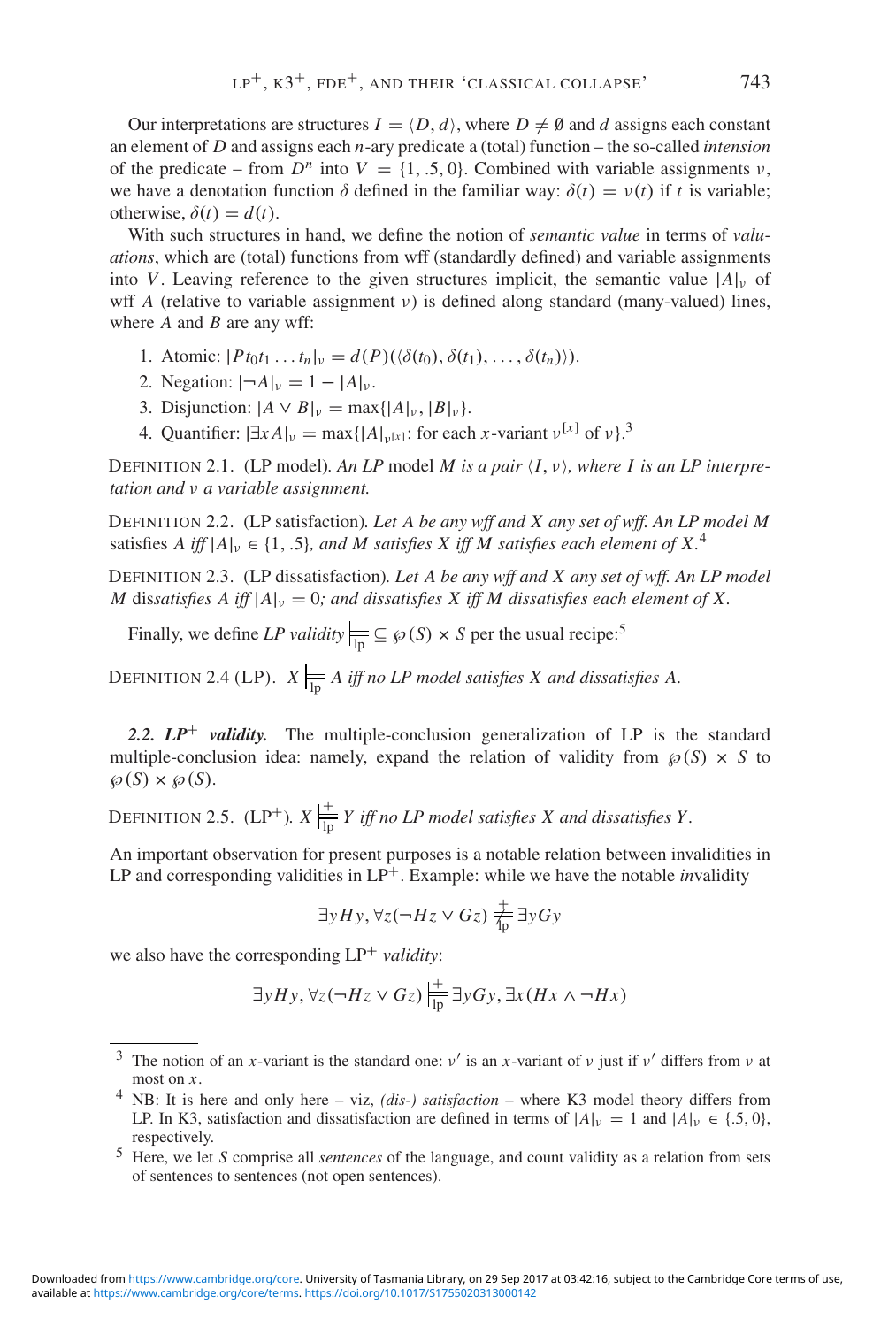It is this pattern of inconsistent-conclusion claims (or, in K3, 'complete-premise claims') that our target result captures – a 'collapse' of  $LP^+$  to classical logic.

**§3. The classical collapse: LP**+**.** The proof has the structure of the proof in the propositional case (Beall, 2011); the key difference is defining the appropriate 'inconsistency set', which is done by stacking existential quantifiers (dually, universal quantifiers for the K3 case).

DEFINITION 3.1. Let  $\sigma(X)$  be the set of all subformulae (including formulae) in X.

DEFINITION 3.2. Let  $\alpha(X)$  be the set of all atomic formulae  $Pt_0t_1 \ldots t_n$  in  $\sigma(X)$ , where *the ti are any terms.*

DEFINITION 3.3. (Inconsistency set)*. Let the* v*<sup>i</sup> be object variables and ti any terms. Then* ι(*X*) *is the set of all formulae of the form*

 $\exists v_0 \, \exists v_1 \ldots \exists v_n \, (P \, v_0 v_1 \ldots v_n \wedge \neg P \, v_0 v_1 \ldots v_n)$ 

*for all formulae*  $Pt_0t_1 \ldots t_n$  *in*  $\alpha(X)$ .<sup>6</sup>

DEFINITION 3.4. (Classical model for wff). *Let A be an arbitrary formula (possibly with free variables). An LP model M is* classical for *A just if*  $|A|_v \in \{0, 1\}$ *; and M is classical for X just if classical for all elements of X. (If M is not classical for X, we say that M is* nonclassical for *X.)*

LEMMA 3.5. *If an LP model M is nonclassical for X, then M does not* dis*satisfy X. (Proof: M assigns* .5 *to – and hence satisfies – something in X.)*

DEFINITION 3.6. (Purely classical model). *We say that an LP model is* purely classical *iff it is classical for all wff (i.e., iff it is a standard classical model).*

LP model theory gives us a new (nonclassical) way of satisfying sentences but no novel *dis*satisfaction. This feature is reflected in the following lemma.

LEMMA 3.7. (Classical twins). *Let M be an LP model. If M is classical for X, then there's a purely classical model M for X such that for any sentence A in X, M (dis-)satisfies A iff M (dis-)satisfies A.*

*Proof.* The proof constructs (or gives the recipe for constructing) an LP model  $M<sup>c</sup>$  =  $\langle I^c, v \rangle$  to serve as *M*'s 'purely classical twin'. Denotation remains per *M* 

$$
\delta^c(t) = \delta(t)
$$

but we fix  $M^c$ 's treatment of predicates thus:

$$
I^c(P^n)(\langle x_1,\ldots,x_n\rangle)=\begin{cases}1 & \text{if } I(P^n)(\langle x_1,\ldots,x_n\rangle)\in\{1,.5\},\\0 & \text{otherwise.}\end{cases}
$$

Taking the constructed 'twin' to be the theorem's target purely classical model, the proof proceeds by induction on the structure of formulae. (Exercise.)  $\Box$ 

<sup>&</sup>lt;sup>6</sup> We include the case where *P* is a 0-ary predicate in  $\alpha(X)$ , in which case there are no free variables, and so no existential quantifiers. This is the case established in Beall (2011).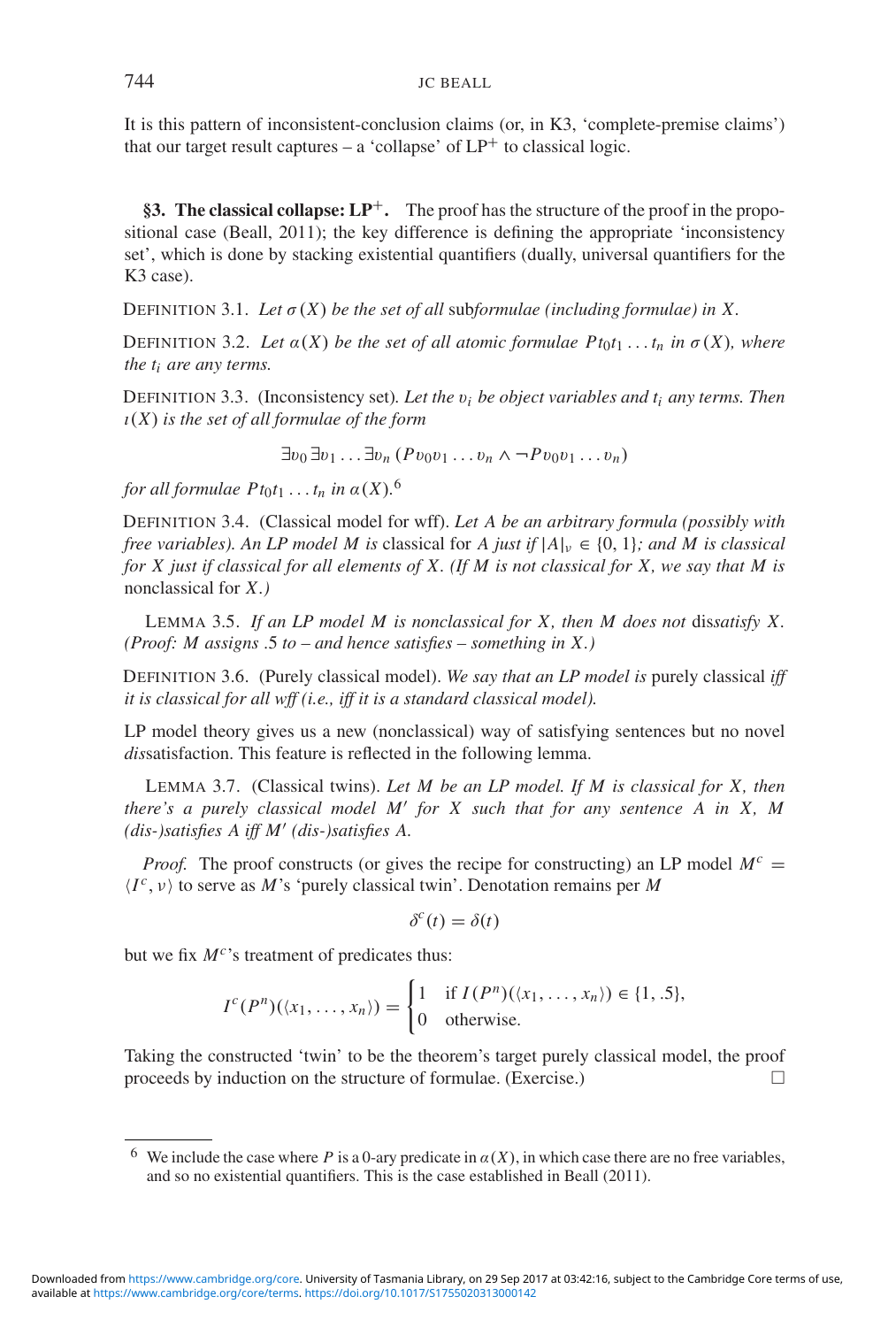DEFINITION 3.8. (ν-variant model). *Let M and M*∗ *be LP models. M*∗ *is a* ν*-variant of M just if the two models are exactly alike except perhaps for their variable assignments.*

LEMMA 3.9. *Let M be an LP model; and let M be nonclassical for A (i.e., assigns the value* .5 *to A*). Then there's some atomic subformula  $P_{t0}t_1 \ldots t_n$  of A for which  $M^*$ *is nonclassical, where M*<sup>∗</sup> *is some* ν*-variant of M.*<sup>7</sup> *(Proof is via induction, and left for reader.)*

Let  $\frac{1}{c}$  be the multiple-conclusion generalization of classical consequence (defined modeltheoretically per above).

THEOREM 3.10. (LP<sup>+</sup> collapse).  $X \frac{+}{c} Y$  *iff*  $X \frac{+}{lp} Y \cup \iota(X)$ *.* 

*Proof.* The RLD follows from (elementary) reasons given in Beall (2011).

LRD. Suppose that  $X \Big| \frac{+}{c} Y$  and let *M* be an LP model that satisfies *X*.

CASE 1. *M* is classical for *X*. There are two relevant subcases for *Y* .

- 1. *M* is nonclassical for *Y* . By Lemma 3.5, *M* does not dissatisfy *Y* , and hence does not dissatisfy  $Y \cup i(X)$ .
- 2. *M* is classical for *Y*. In this case, *M* is classical for  $X \cup Y$ . By Lemma 3.7, there's a purely classical model  $M'$  for  $X \cup Y$  that agrees with M on the (dis-) satisfaction status of each element of  $X \cup Y$ . Since M satisfies X, so too does M'. But, then, *M'* does not dissatisfy *Y*, since  $X \Big| \frac{+}{c} Y$ ; and so *M* does not dissatisfy *Y*; and hence *M* does not dissatisfy  $Y \cup i(X)$ .

CASE 2. *M* is nonclassical for *X*. Then, by definition, there's some *A* in *X* for which *M* is nonclassical. Hence, by Lemma 3.9, there's some subformula  $Pt_0t_1 \ldots t_n$  of *A* for which some ν-variant *M*∗ of *M* is nonclassical. But, then, by LP model theory (viz., clause for existentials), $8 \text{ } M$  itself is at least nonclassical for the sentence

$$
\exists x \exists y \dots \exists z (Pxy \dots z \land \neg Pxy \dots z)
$$

and so *M* does not dissatisfy  $\iota(X)$ , and so does not dissatisfy  $Y \cup \iota(X)$ .

**§4. The classical collapse:**  $K3^+$ **.** In Beall (2011) I noted that  $K3^+$  enjoys a dual result but did not give the result explicitly. I pause here to explicitly record the result.

DEFINITION 4.1. (Completeness set). Let the  $v_i$  be object variables and  $t_i$  any terms. Then *e*(*X*) *is the set of all formulae of the form*

 $\forall v_0 \forall v_1 \dots \forall v_n (Pv_0v_1 \dots v_n \vee \neg Pv_0v_1 \dots v_n)$ 

*for all formulae*  $Pt_0t_1 \ldots t_n$  *in*  $\alpha(X)$ *.* 

Just as  $\iota(X)$  is the 'inconsistency set' for *X*, we have  $e(X)$  the dual: it is the 'completeness' set' or '*e*xhaustive set' (so to speak) for *X*.

$$
\qquad \qquad \Box
$$

<sup>7</sup> Thanks to Joshua Schechter for spotting an error in an earlier version of this lemma.

<sup>8</sup> As an anonymous referee noted, the following step also assumes, in addition to the clause for existentials, the fact – sometimes called 'agreement property' – that if models differ only on variables not occurring in *A*, they agree on the value of *A*.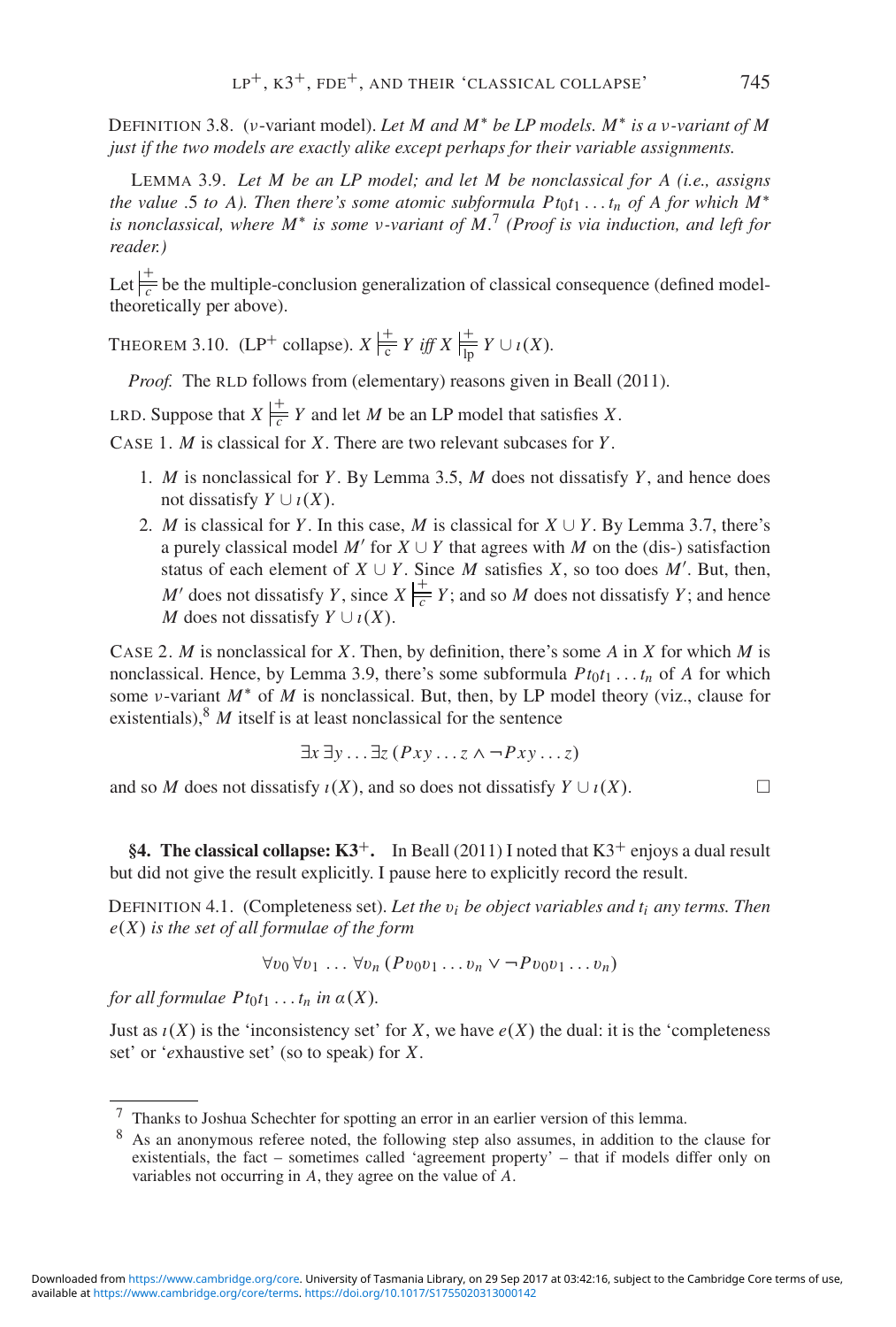THEOREM 4.2. (K3<sup>+</sup> collapse).  $X \frac{1}{c} Y$  *iff*  $e(Y) \cup X \frac{1}{k} Y$ .

*Proof.* This follows the proof for  $LP^+$  exactly, mutatis mutandis.  $\Box$ 

REMARK 4.3. *Just as LP model theory gives us a new way of satisfying sentences but no new ways of* dis*satisfying sentences, K3 model theory delivers no new way of satisfying sentences but does give a new way of* dis*satisfying sentences. Hence, among the required changes to get the proof for K3*+ *is Lemma 3.5: if a K3 model M is nonclassical for X,* it does not satisfy *X.*

**§5. The classical collapse: FDE**+**.** Putting the foregoing collapse results together gives the corresponding collapse result for the logic FDE (Anderson & Belnap, 1975; Anderson et al., 1992), which has both LP and K3 as proper extensions: it is both 'paracomplete' and 'paraconsistent', affording both a new way of dissatisfying sentences and a new way of satisfying sentences. Where  $e(Y)$  and  $i(X)$  are as above, the result is a straightforward combination:

THEOREM 5.1. (FDE<sup>+</sup> collapse).  $X \Big|_{\frac{1}{c}}^{\frac{1}{c}} Y$  *iff*  $e(Y) \cup X \Big|_{\frac{1}{f \text{d}e}}^{\frac{1}{f}} Y \cup i(X)$ .

The proof is left as exercise.

**§6. Philosophical interest.** The foregoing results explicitly record the sense in which LP and, dually, K3 (and, more generally, FDE) 'collapse' to classical logic. One might wonder whether there is any philosophical interest in these results. The answer, as suggested in Beall (2011), is affirmative, though I only sketch the idea here.

LP and K3 enjoy a good deal of philosophical interest: they are natural candidates for underwriting theories of paradoxical phenomena (Asenjo, 1966; Asenjo & Tamburino, 1975; Beall, 2009; Dunn, 1969, 1976; Field, 2008; Horsten, 2011; Kripke, 1975; Priest, 2006; Routley, 1979). But these logics have an apparently big defect: they are very weak. In LP, for example, material detachment (henceforth, detachment) – similarly, disjunctive syllogism – fails, where  $A \supset B$  is defined as  $\neg A \vee B$ <sup>2</sup>

$$
A, A \supset B \not\models_{\mathrm{fp}} B
$$

And there's nothing (at least nothing obvious) one can add to the premise set to remedy the situation – at least if the resulting language is to remain safe from the sorts of paradox that motivate the weaker logic to begin with. The question has always been: what to do about such weakness?

The foregoing 'collapse results', especially in the multiple-conclusion setting, nicely illustrate a response to the weakness of the given logics. Consider, in particular, the  $LP^+$ case. While detachment fails, we nonetheless have the following validity, the cousin of detachment:

$$
A, A \supset B \, |\frac{+}{\ln} \, B, A \wedge \neg A
$$

Notice that the premise set fails to imply any proper subset of the conclusion set. One way of thinking about what's going on is that logic has left us with a 'choice'. When we ask logic what follows from  $\{A, A \supset B\}$ , logic tells us that  $\{B, A \wedge \neg A\}$  follows, not that *B* 

<sup>&</sup>lt;sup>9</sup> Indeed, in LP there is no (nontrivial) detachable connective at all (Beall et al., 2013).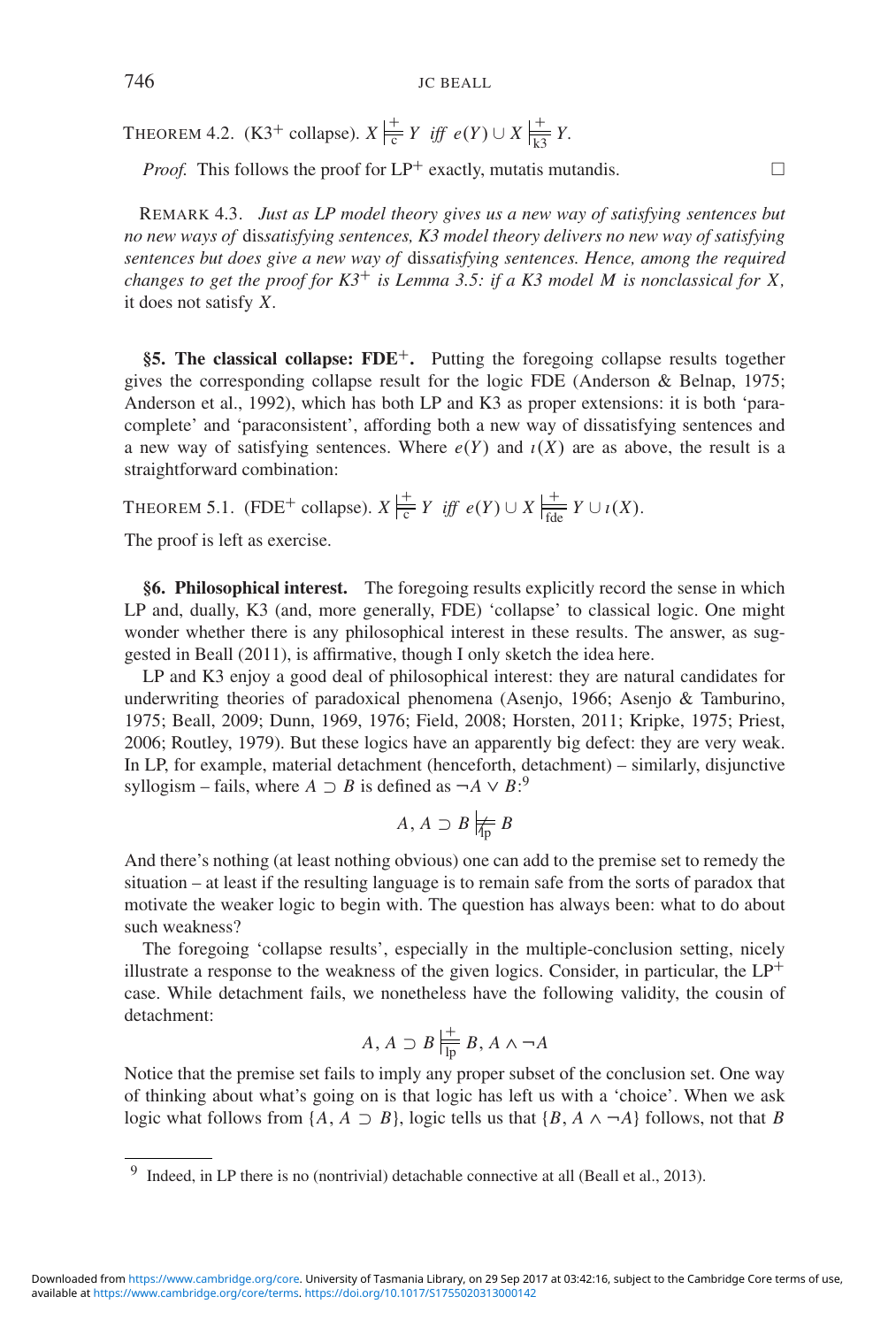follows. But how do we choose between *B* and  $A \wedge \neg A$ ? Since logic has left us with the choice, we are left to rely on *extra-logical* principles to make our choice (e.g., principles about rationally rejecting contradictions or etc.).

The case with K3, and more generally, FDE, is precisely the same. The logic itself is weak in various respects; however, by relying on extra-logical principles of acceptance (e.g., that in, say, physics we should accept all instances of excluded middle or etc.) we overcome the weakness of logic in our *application* of the logic – our acts of inference from choices that logic leaves us (Beall, 2013a; Harman, 1986).

*6.1. Theory expansion.* The philosophical application of these ideas can be seen from a different, though closely related, perspective.<sup>10</sup> Think about theory expansion, where theories, in this context, are sets of sentences. Theory expansion is often achieved via closure operators (more below); but this can, in some cases, leave more expanding to do – at no fault to the closure operator. Let me (briefly) explain.

In our efforts to expand our theories, we construct closure operators under which we expand (by closing) our theories. In most cases, logic itself is insufficient as a closure operator, usually because it's silent on the nonlogical vocabulary of the theory. This is why closure-operator construction often utilizes nonlogical rules: rules that are not delivered by logic but are motivated by the theory's phenomena.<sup>11</sup>

The LP closure operator, constructed by constraining the  $LP<sup>+</sup>$  operator to singleton conclusions, is this:

$$
Cn(X) = \{A: X \mid \equiv A\}
$$

As with other subclassical closure operators, the problem with the LP closure operator is its weakness. In many cases, we want *B* to be in the expansion of our theory  $\{A, A \supset B\}$ , but the LP closure of  $\{A, A \supset B\}$  doesn't contain *B*. That's just the failure of detachment.

*6.2. Expansion via shrieking.* One natural response to the problem is to strengthen the logical closure operator with nonlogical rules. The most natural approach is the 'shrieking approach' (Beall, 2013b,c; Priest, 2006). The basic idea can be conceived as follows.<sup>12</sup> Logic (let us say, LP) dictates a wide class of models – the class of models deemed 'logically possible' according to logic. Closing our theories under logic (i.e., the logical closure operator defined over the given class of models) takes our theories as far as logic itself goes; but we might have theoretical reasons to close our theories under a strongerthan-logic closure operator. We might, in other words, have theory-specific reasons to

<sup>&</sup>lt;sup>10</sup> I'm grateful to an anonymous referee for prompting this expanded discussion of some of the philosophical ideas around the collapse results.

<sup>&</sup>lt;sup>11</sup> Terminology is nonuniform (at best) around this topic. Some researchers talk of the 'logic of such-n-so' (e.g., logic of knowledge, logic of necessity, etc.), where the such-n-so is a notion or operator that is beyond bare logic on traditional criteria (e.g., 'topic neutrality', or etc.). In my view, what researchers are doing when they're doing so-called logic of knowledge (to take one example) is coming up with nonlogical rules that are thought to be essential to the right closure operator for the theory of knowledge. Logic doesn't tell you that knowledge 'delivers' truth; however, the appropriate closure operator for the theory of knowledge (say, *K*) should deliver as much via a standard (nonlogical) rule: *K*(*A*) delivers *A*, where the *delivers* relation is simply *delivers according to the closure operator*.

<sup>&</sup>lt;sup>12</sup> NB: my aim here is not to give a full discussion (or details) of how the shrieking method works; I give it only as an example that helps to illustrate some of the philosophical issues addressed by the 'collapse results' discussed in this discussion.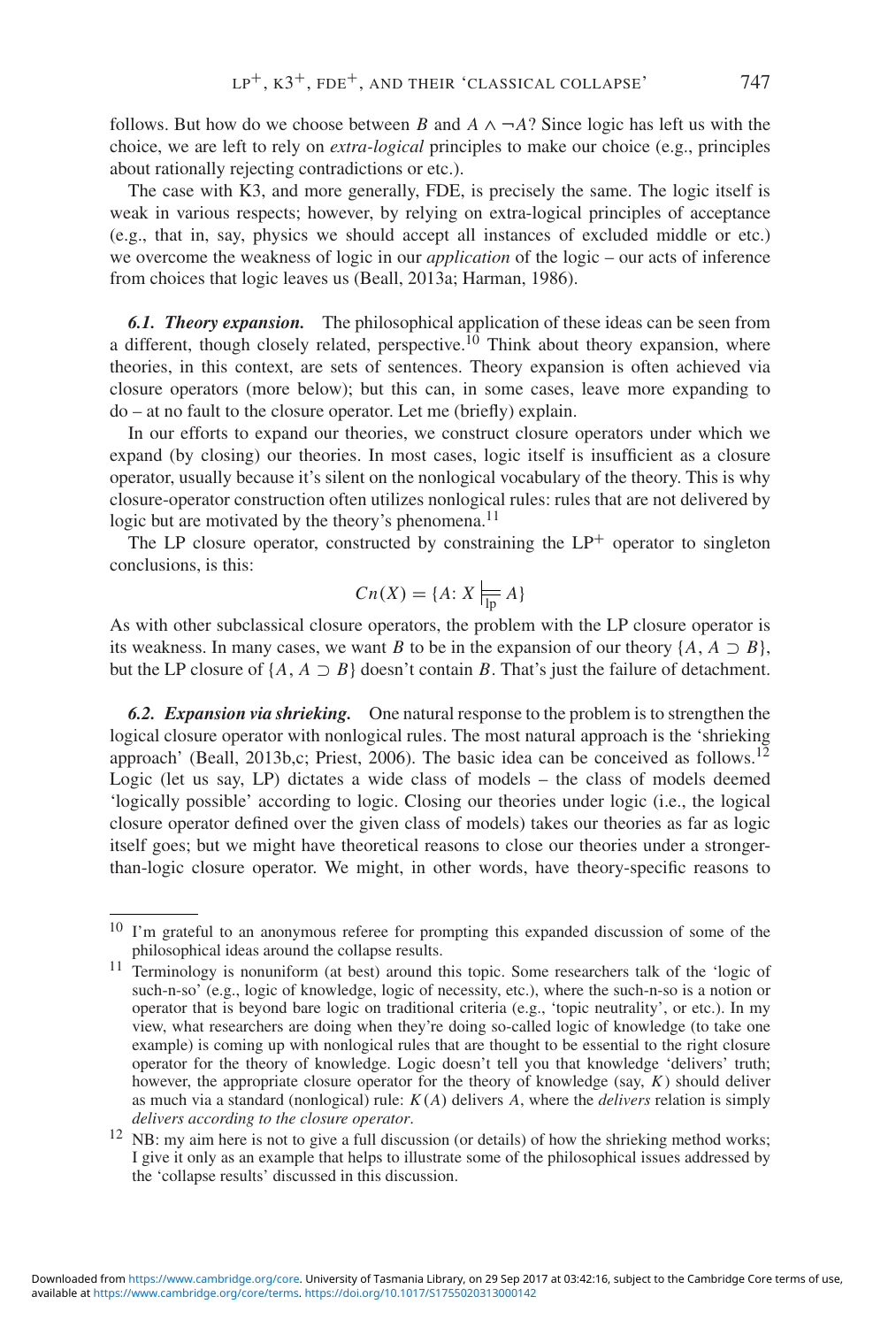invoke a closure operator that properly extends the purely logical closure operator (i.e., if the logical operator puts *A* in the closed theory, so does the stronger closure operator, but the latter puts more into the theory than the purely logical operator does). And this, at least on one (model-theoretic) way of thinking, drives the basic 'shrieking method'.

Letting *A*! (pronounced 'A shriek') be *A*∧¬*A*, we construct *nonlogical* 'shriek rules' for given predicates in the language of the theory.13 For simplicity, consider a unary predicate *P* in the language. Letting  $\frac{1}{T}$  be the theory's closure operator, predicate *P*'s shriek rule is a nonlogical rule – part of the constructed closure operator – of the form:  $14$ 

$$
\exists x (Px!) \big|_{\overline{T}} \perp
$$

Such rules, conceived model-theoretically, have the effect of restricting the class of LP models. Indeed, given the classical collapse result for  $LP^+$ , as in §3, it is not difficult to see that such shriek rules, if applied to all predicates of the theory's language, result in an in-effect classical theory:<sup>15</sup> the resulting theory is (negation-) inconsistent on pain of triviality. For just this reason, if we have 'shrieked' (given shriek rules for) all predicates in *A*, then we get the effect of detachment via our theory's (stronger-than-logic) closure operator;  $\{A, A \supset B\}$ , according to the bolstered closure operator, 'delivers' *B* for all *A* and *B*, since (we're assuming) we have shrieked *A* itself (and all predicates in it):

$$
A! \vert_{\overline{T}} \perp
$$

The models recognized by  $\frac{1}{T}$  are (for lack of better terminology) *T*-admissible models. Any *T* -admissible model in which *A*! is true is the trivial model; and any *T* -admissible model in which  $\{A, A \supset B\}$  is true is one in which *B* is true. This isn't the *validity* of detachment; but it is a sort of 'detachment' – theory-specific detachment, tied specifically to a theory's closure operator.

*6.3. When shrieking ends: extra-logical choices.* But now a question emerges: if the 'shrieking method' suffices for getting suitable closure operators for our theories, ones that deliver the effect of detachment, then why do we need to talk about 'choices that logic leaves us' and 'extra-logical principles of acceptance/rejection' and the like? More crudely: why not just say that detachment (or disjunctive syllogism, etc.) is *logically* invalid but that it is 'good by the lights of our bolstered closure operator'? If, in response to the weakness of our logic (e.g., failure of detachment or of disjunctive syllogism, etc.) we construct a stronger-than-logic closure operator that delivers all of the effects of having detachment, then we haven't really lost detachment or disjunctive syllogism or the like at all – and so the issue seems to be little more than terminological. But it's not so simple.

In our efforts to expand our theories, we invoke logic's closure operator. The result of such closure delivers fewer claims than we think our theory should contain. In turn,

<sup>13</sup> Priest (2006) advanced (what I call) the shrieking idea early on, though his formulation suffers from using a logical-strength conditional (and his formulation is more coarse-grained than the predicate-tied approach I've advanced elsewhere). See Beall (2013b) for discussion, and Beall (2013c) for the basic method.

<sup>&</sup>lt;sup>14</sup> In what follows,  $\perp$  is some sentence that, according to either logic or the bolstered (theoryspecific) closure operator, implies all sentences.

<sup>15</sup> By *classical theory*, in this context, I mean a theory closed under classical logic or under any closure operator that, via nonlogical rules, strengthens – but assumes as basic – the classical closure operator.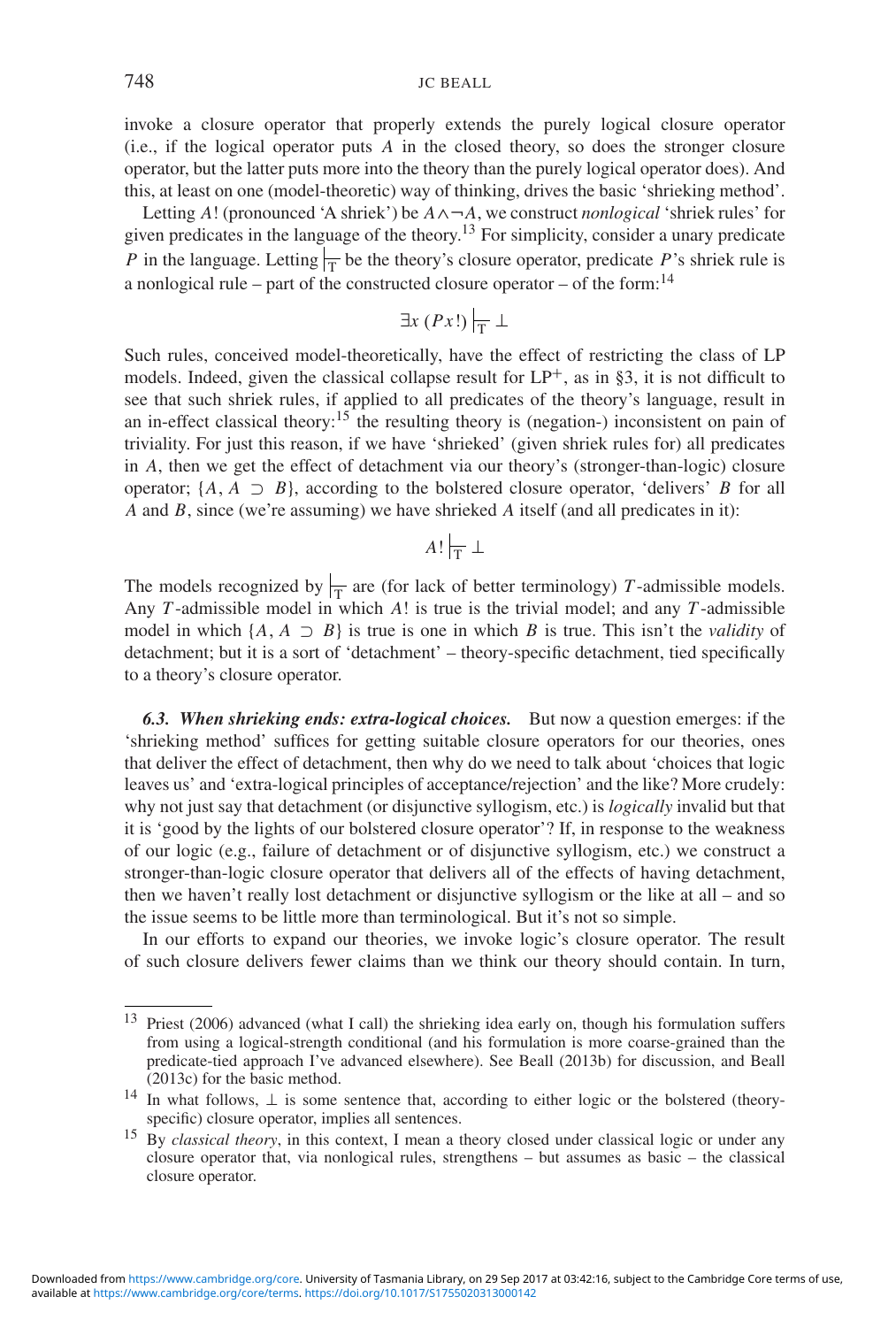we bolster logic with nonlogical rules in our effort to construct a more appropriate, stronger closure operator. In the case under discussion, namely, LP-based theories, we construct stronger operators via nonlogical shriek rules (among other nonlogical rules).<sup>16</sup> But, of course, we cannot forget the phenomena that drove us 'below' classical logic to begin with, such as the paradoxes (e.g., truth-theoretic paradoxes, or the like)! Accordingly, we cannot shriek *all* predicates of the language: we can't shriek the ones that deliver gluts!

Where does this leave us? The answer points back to the importance of extra-logical principles of acceptance/rejection etc. Consider, in particular, the predicates that we do not shriek. Let *G* be such a predicate. Since we do not have shriek rules for *G* (or anything with their effect), we have nothing in the closure operator of our theory beyond what basic logic delivers. And now we are back to the need for extra-logical principles in the face of 'choices' that logic gives us. In short, we want to expand our (say, super theory of) theory {*Gb*, *Gb* ⊃ *Pb*}, where *P* can be shrieked or not, and *b* is some name. We have no special nonlogical rules governing *G*, and so our theory's overall closure operator simply looks to logic for what follows. Logic doesn't sanction detachment, and so we don't get *Pb* from logic. What logic does sanction is the cousin of detachment:

$$
\{Gb, Gb \supset Pb\} \Big| \frac{+}{\text{lp}} \{Pb, Gb! \}
$$

But our aim is to expand our theory. Logic gives us the choice between *Pb* and *Gb*!, but it fails to zero in on exactly one of them. The rational route towards expansion is the familiar one: we now rely on extra-logical principles of acceptance and/or rejection. In the current case, we rely on a longstanding rejection principle:

IR. Reject contradictions (i.e., sentences of the form  $A \wedge \neg A$ )!

Relying on this principle, we reject *Gb*! and expand our theory with *Pb*. This is something we do; our closure operator is not up to the task.

Bolstering closure operators via (nonlogical) shriek rules goes a long way towards living without detachment, disjunctive syllogism, or the like; but not every predicate can be shrieked – the paradoxical phenomena that motivated going subclassical can't be shrieked. When the shrieking stops, we are left with the choices that logic leaves us; and that's where, I have suggested, extra-logical principles come into play.

There is much more to be said on this topic, but the general philosophical interest in the given 'collapse results' is (I hope) clear. What these results suggest is that, when nonlogical (say, shriek) rules are inappropriate, the weakness of the logics (or closure operators built on top of them) is overcome via other resources: we rely on extra-logical resources to *reject all elements of*  $\iota(X)$  or, dually, *accept all elements of*  $e(X)$ , and in so doing 'return' to patterns of classical inference.<sup>17</sup>

**§7. Acknowledgments.** In addition to very useful comments from anonymous referees, I am very grateful to a number of people whose feedback on the ideas in Beall

<sup>&</sup>lt;sup>16</sup> All of these claims apply to the other target subclassical cases, though in the case of  $K3^+$  one adds nonlogical 'exhaustion' rules or axioms. (One doesn't have to add shriek rules to K3+-based closure operators, since shrieking is already part of the logic itself.) I focus on LP.

<sup>&</sup>lt;sup>17</sup> This idea is not at all incompatible with ideas in the literature (Beall, 2009; Belnap & Dunn, 1973; Field, 2008; Priest, 2006), but it does cast a new light on available resources for nonclassical theorists (e.g., nonclassical truth theorists, etc.).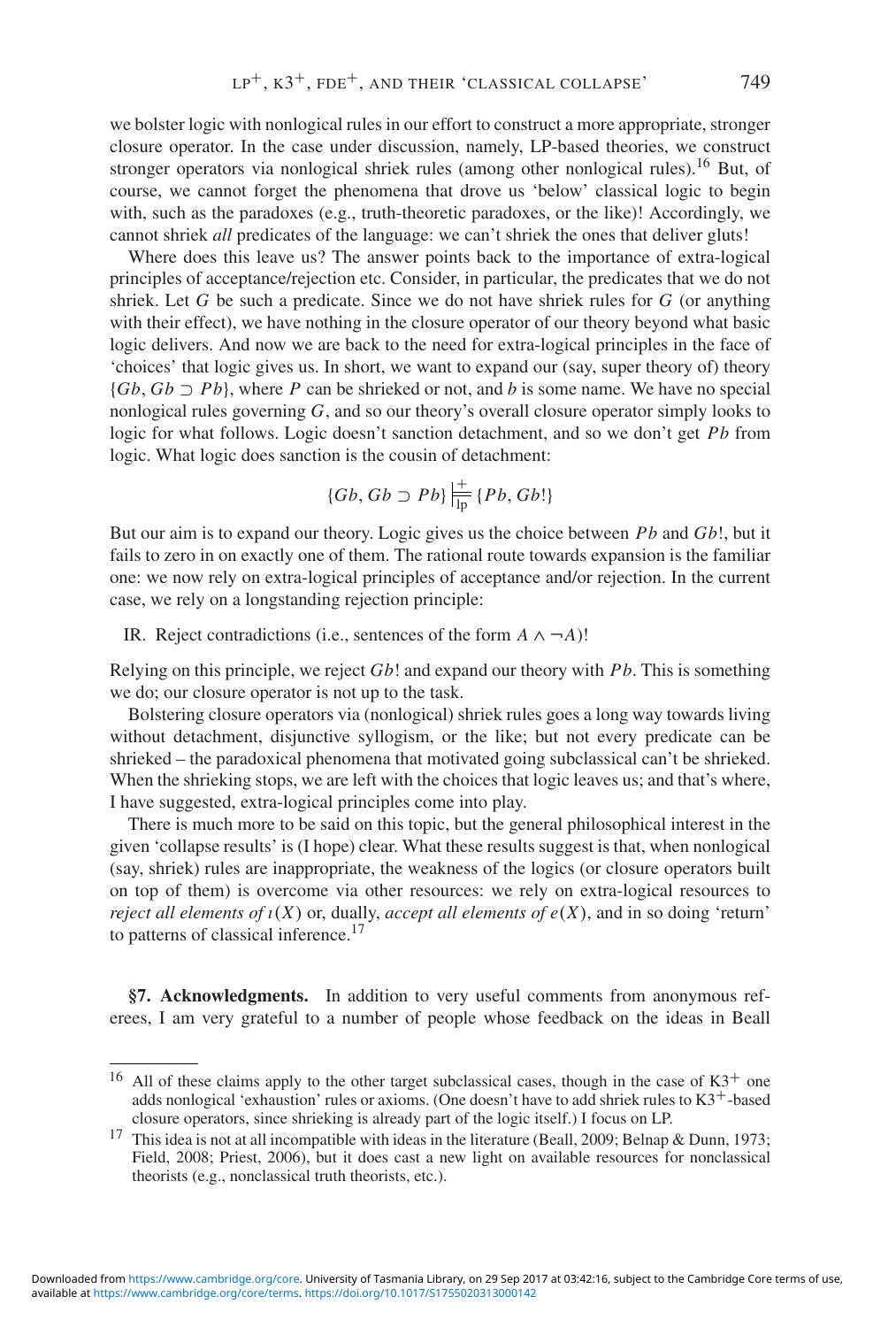(2011) directly motivated this note: Michael Glanzberg, Volker Halbach, Ole Hjortland, Leon Horsten, Hannes Leitgeb, Toby Meadows, Julien Murzi, Stephen Read, and Stewart Shapiro. Additionally, I'm grateful for support from the MCMP in Munich, and for a very productive MCMP conference on truth theories that greatly benefited my work. I'm also grateful for ongoing discussion with other travelers in the ideas of this project: Aaron Cotnoir, Hartry Field, Michael Hughes, Graham Priest, Greg Restall, Lionel Shapiro, and Ross Vandegrift – and, out of alphabetical order but perhaps above all, very much David Ripley. Additionally, I want to express special thanks to Henry Towsner, who quickly confirmed the proof idea in an e-mail by in fact formulating his own version, and also to Joshua Schechter who, as noted in a footnote, spotted an error in an earlier formulation of Lemma 3.9 (and, hence, in corresponding proofs of theorems) – and also offered very useful feedback. Finally, I'm grateful to participants in a NELLC meeting at Yale University in April 2012 during which some of these ideas were discussed, including Susanne Bobzien, Phil Bricker, Agustin Ráyo, Marcus Rossberg, Zoltán Szabó, Bruno Whittle, and especially Vann McGee, whose subsequent correspondence on the topic(s) continues to be valuable.

**A. Appendix: a sequent system for LP**+**.** An adequate two-sided sequent system for (first-order)  $LP^+$  may be achieved via the flip-tableau method followed in Beall (2011, Appendix). In this appendix I simply set out the system (with a note on adding identity), rehearsing a lot of presentation from Beall (2011), and relying on the adequate first-order LP tableau system (and proofs) available in Priest  $(2008)$ .<sup>18</sup> I note here, again, that Avron (1991) was the first to record the propositional fragment of this system (and many related systems).

*A.1. Notation.* Throughout, *A* and *B* are any sentences unless otherwise noted;  $\Gamma$ ,  $\Delta$ ,  $\Pi$  and  $\Sigma$  are any sets (not multisets) of sentences; and, following convention, the comma is union and ' $\Gamma$ , *A*' abbreviates ' $\Gamma \cup \{A\}$ '. I use the turnstile for sequents. In the quantifier rules, v is any variable; *c* is any (closed) term (constant, since we are ignoring function signs);  $A(v/c)$  is the result of replacing all free occurrences of v in A with c; and  $[c]$  is any 'new' term (standardly defined).

#### *A.2. Axioms.*

- A1. Identity:  $\Gamma$ ,  $A \vdash A$ ,  $\Delta$ , where *A* is any sentence.<sup>19</sup>
- A2. Exhaustion:  $\Gamma \vdash A$ ,  $\neg A$ ,  $\Delta$ , where *A* is any atomic.<sup>20</sup>

<sup>18</sup> As noted in Beall (2011, Appendix), the idea of this method is to take an adequate (so-called tagged) tableau system for a given many-valued logic and 'flip' its rules to get the corresponding sequent rules – following the policy of 'positive tags on the left' and 'negative tags on the right'. In what follows, I stick to the tableau system in Priest (2008) and its (cut-free) adequacy results. (I do not explicitly formulate the  $K3^+$  system, but dualizing the rules – keeping the policy about tags as above – will suffice.)

<sup>19</sup> An alternative approach is to formulate Identity for *all literals*, and show that it holds for all sentences; however, a direct 'translation' of the target tableau system (Priest, 2008), on whose adequacy results I rely, takes Identity for *all* sentences as primitive. (NB: that one needs to take it as primitive at least for all literals is a feature of the nonclassical negation at work.)

<sup>&</sup>lt;sup>20</sup> A negation  $\rightarrow$  connective is sometimes said to be *exhaustive* just when its version of excluded middle holds, that is, just when  $A \vee \neg A$  is valid. The role of our exhaustion axiom here is to ensure  $LP^+$ 's exhaustive negation.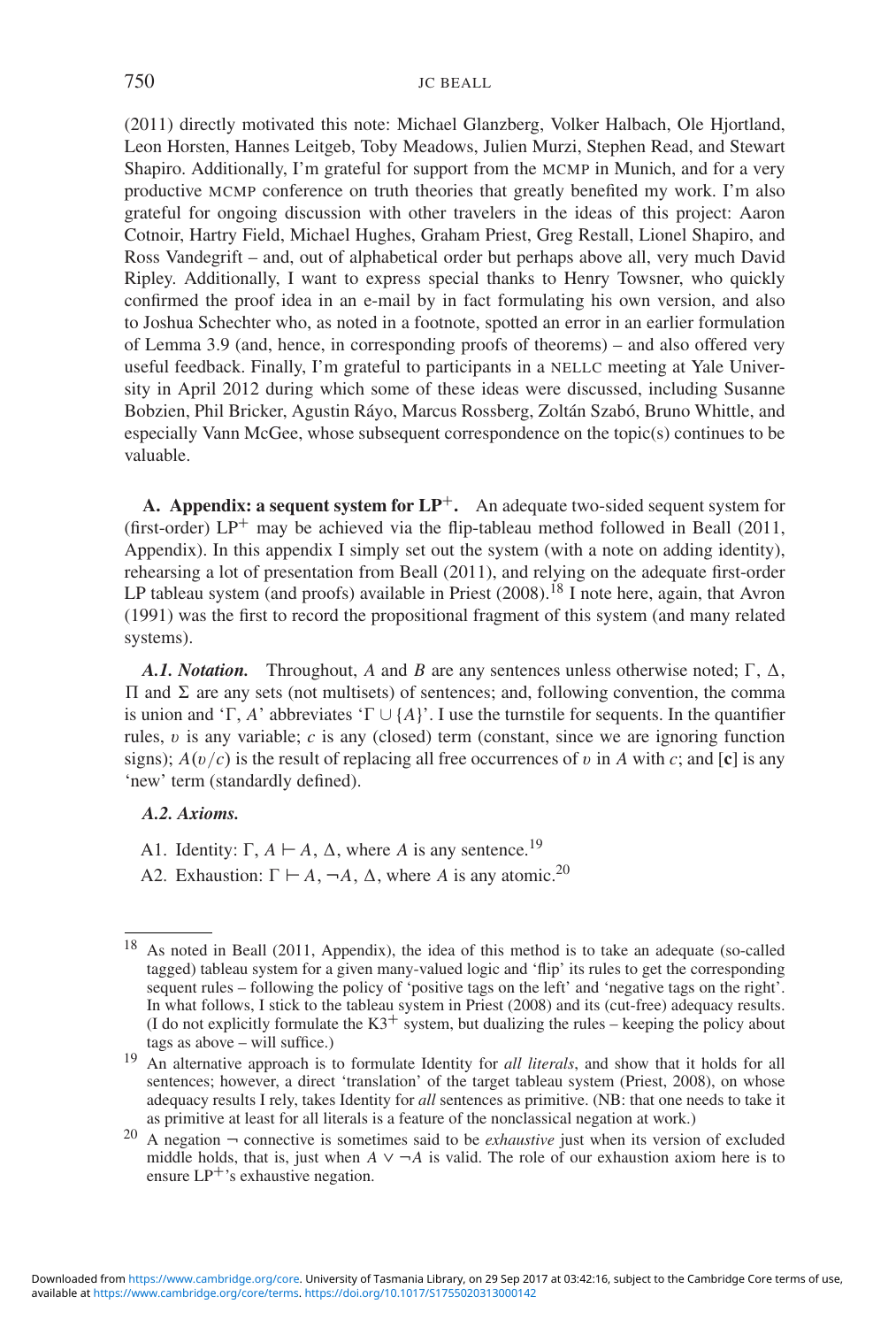A.3. Operational rules. What is peculiar about negation in LP<sup>+</sup> is its interaction with other connectives. Classical rules are fine for conjunction and disjunction; it's in negation's interaction with such connectives where the nonclassicality emerges. All of this is reflected directly in the familiar tableau system(s) for LP (Priest, 2008); and the rules below simply rewrite such tableau rules in two-sided set-set sequent form.

*A.3.1 Classical* ∧ *rules.*

$$
\wedge \text{ Left: } \frac{\Gamma, A, B \vdash \Delta}{\Gamma, A \wedge B \vdash \Delta} \wedge \text{Right: } \frac{\Gamma \vdash \Delta, A \qquad \Gamma \vdash \Delta, B}{\Gamma \vdash \Delta, A \wedge B}
$$

*A.3.2 Classical* ∨ *rules*

$$
\lor \text{ Left: } \frac{\Gamma, A \vdash \Delta \qquad \Gamma, B \vdash \Delta}{\Gamma, A \lor B \vdash \Delta} \lor \text{ Right: } \frac{\Gamma \vdash \Delta, A, B}{\Gamma \vdash \Delta, A \lor B}
$$

*A.3.3 Negated conjunctions.*

$$
\neg \land \text{Left: } \frac{\Gamma, \neg A \lor \neg B \vdash \Delta}{\Gamma, \neg (A \land B) \vdash \Delta} \neg \land \text{Right: } \frac{\Gamma \vdash \neg A \lor \neg B, \Delta}{\Gamma \vdash \neg (A \land B), \Delta}
$$

*A.3.4 Negated disjunctions.*

$$
\neg \lor \text{Left: } \frac{\Gamma, \neg A \land \neg B \vdash \Delta}{\Gamma, \neg (A \lor B) \vdash \Delta} \neg \lor \text{Right: } \frac{\Gamma \vdash \neg A \land \neg B, \Delta}{\Gamma \vdash \neg (A \lor B), \Delta}
$$

*A.3.5 Negated negations.*

$$
\neg\neg \text{Left: } \frac{\Gamma, A \vdash \Delta}{\Gamma, \neg \neg A \vdash \Delta} \neg\neg \text{Right: } \frac{\Gamma \vdash A, \Delta}{\Gamma \vdash \neg \neg A, \Delta}
$$

*A.3.6 Classical* ∀ *rules.*

$$
\forall \text{ Left: } \frac{\Gamma, A(v/c) \vdash \Delta}{\Gamma, \forall v A \vdash \Delta} \forall \text{ Right: } \frac{\Gamma \vdash A(v/[\mathbf{c}]) , \Delta}{\Gamma \vdash \forall v A, \Delta}
$$

*A.3.7 Classical* ∃ *rules.*

$$
\exists \text{ Left: } \frac{\Gamma, A(v/[\mathbf{c}]) \vdash \Delta}{\Gamma, \exists v A \vdash \Delta} \exists \text{ Right: } \frac{\Gamma \vdash A(v/c), \Delta}{\Gamma \vdash \exists v A, \Delta}
$$

*A.3.8 Negated universals.*

$$
\neg \forall \text{ Left: } \frac{\Gamma, \exists v \neg A \vdash \Delta}{\Gamma, \neg \forall v A \vdash \Delta} \neg \forall \text{ Right: } \frac{\Gamma \vdash \exists v \neg A, \Delta}{\Gamma \vdash \neg \forall v A, \Delta}
$$

*A.3.9 Negated existentials.*

$$
\neg \exists \text{ Left: } \frac{\Gamma, \forall v \neg A \vdash \Delta}{\Gamma, \neg \exists v A \vdash \Delta} \neg \exists \text{ Right: } \frac{\Gamma \vdash \forall v \neg A, \Delta}{\Gamma \vdash \neg \exists v A, \Delta}
$$

*A.4. Structural rules.* Since we're using sets, we rely on the (free) rules of contraction and permutation. Cut, which is eliminable (but see Section A.3), is a rule:

$$
Cut: \frac{\Gamma \vdash \Delta, A \qquad A, \Sigma \vdash \Pi}{\Gamma, \Sigma \vdash \Delta, \Pi}
$$

Weakening rules, namely,

Weakening Left: 
$$
\frac{\Gamma \vdash \Delta}{\Gamma, A \vdash \Delta}
$$
 Weakening Right:  $\frac{\Gamma \vdash \Delta}{\Gamma \vdash A, \Delta}$ 

are both eliminable for a standard reason: the 'nature' of our sequents – the axioms governing them – already allow side premises (antecedents) and side consequents (succeedents).

*A.5. Validity.* We say that sequent  $\Gamma \vdash \Delta$  is *valid* just if derivable via the above rules.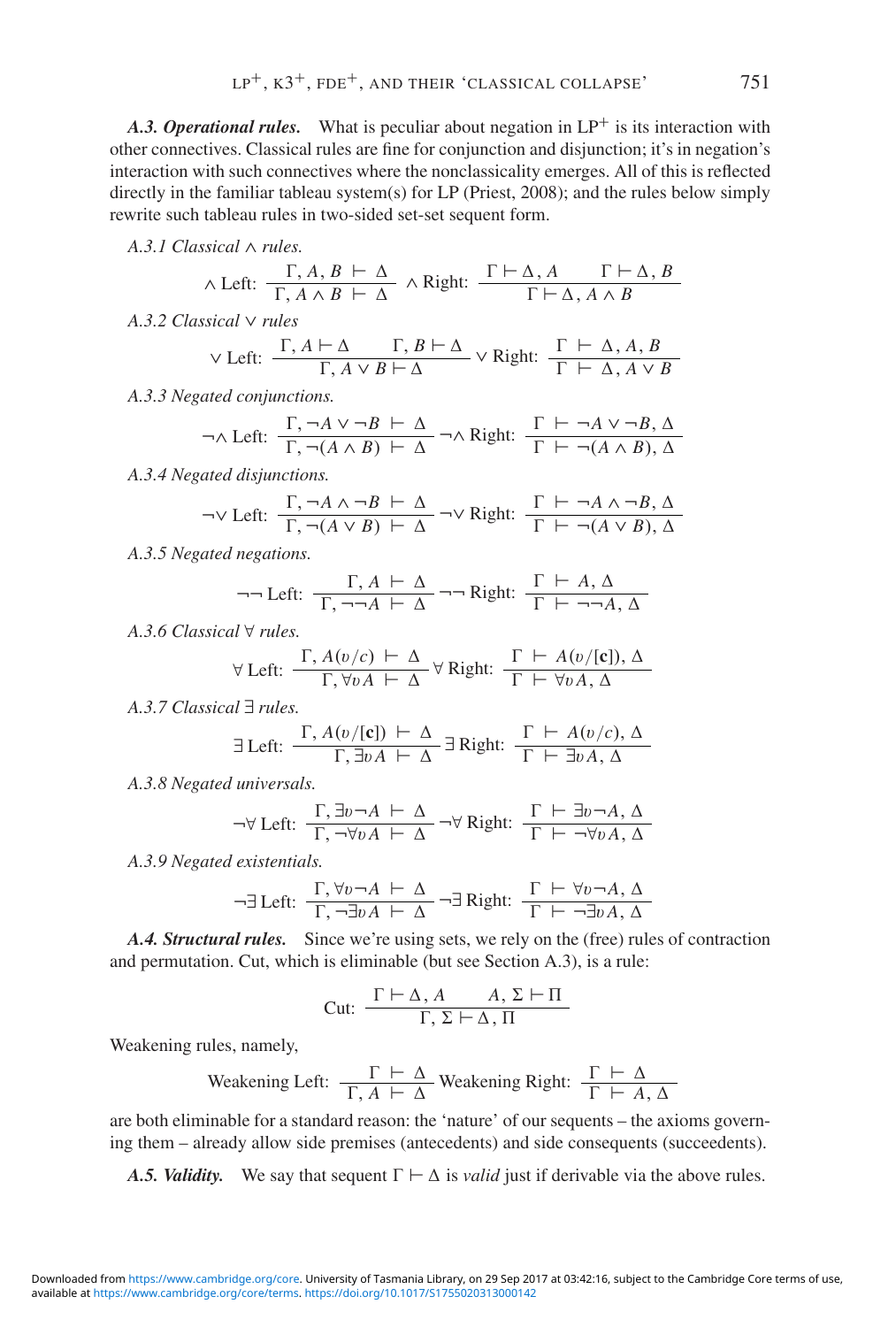## *A.6. Some results.*

THEOREM A.1. (Adequacy).  $\Gamma \Big| \frac{1}{\ln \rho} \Delta$  *if and only if*  $\Gamma \vdash \Delta$  *is valid.* 

*Proof.* The soundness proof is straightforward. The completeness proof covered by Priest (2008) for the corresponding tableau system carries over directly, where, as above, the negative tableau tag corresponds to the right position in our sequents, and the positive the left.<sup>21</sup> the left.<sup>21</sup>

THEOREM A.2. (Cut elimination). *Any valid sequent derivable with Cut is derivable without cut.*

*Proof.* The given completeness proof is Cut-free, which, together with soundness, affords a straightforward induction on proof length. -

*A.7. Adding identity to LP.* Adding identity to LP (similarly K3, FDE) is relatively straightforward, at least model-theoretically. For LP 'semantics', we ensure that all 'identity pairs'  $\langle o, o \rangle$  are in the extension of the identity predicate; however, unlike classical logic (and K3), identity claims can be false too:  $\neg(t = t)$  can be true (e.g., if in a model the intension of the identity predicate maps  $\langle \delta(t), \delta(t) \rangle$  to the nonclassical value).

But adding identity in a sequent setting raises issues highlighted by Negri & von Plato, issues brought to my attention by David Ripley (correspondence) and anonymous referees.22 In general, as Negri & von Plato illustrate, adding axioms for (say) identity in a sequent setting ruins either the no-exceptions cut-elimination property (all cuts, including those on identity claims, can be eliminated) or the no-exceptions subformula property (holds for all sequents, including identity-involving ones).

In our  $LP^+$  case, we lose the general (i.e., no-exceptions) subformula property (one has the subformula property *except* for identity claims); but we keep general (no-exceptions) cut-elimination. The most straightforward 'translation' of our target tableau identity rules delivers sequent rules that preserve cut-elimination, and indeed take a form in the family of Negri & von Plato's (2008) strategies for preserving general cut-elimination.

Following our 'flipped-tableau translation' strategy, we augment the sequent system with identity by adding two (left) rules and a 'drop' rule:<sup>23</sup>

$$
c = c', +
$$
  
A(v/c), +  

$$
\downarrow
$$
  
A(v/c'), +

The 'drop' rule, in turn, 'translates' the tableau rule which, in effect, says that one gets any free identity claim (positively marked) from nothing on any branch of the tableau, namely:

$$
\downarrow
$$
  
 $c = c$ , +

This rule 'translates' into a sequent rule that breaks the general subformula property: it drops an identity claim into nothing – the claim disappears (so to speak). The terminology of 'drop rule' is from Ripley (2013a,b).

<sup>21</sup> The only fiddle one needs to do is translate my talk of models (dis-) satisfying formulae and sets of formulae into Priest's use of so-called 'relational models'. The 'translation manual' in Beall (2011, Appendix) will serve to give the basic idea.

<sup>&</sup>lt;sup>22</sup> I have benefited greatly from correspondence with David Ripley on this issue.

<sup>23</sup> The two left rules are straightforward 'translations' of the corresponding tableau rules: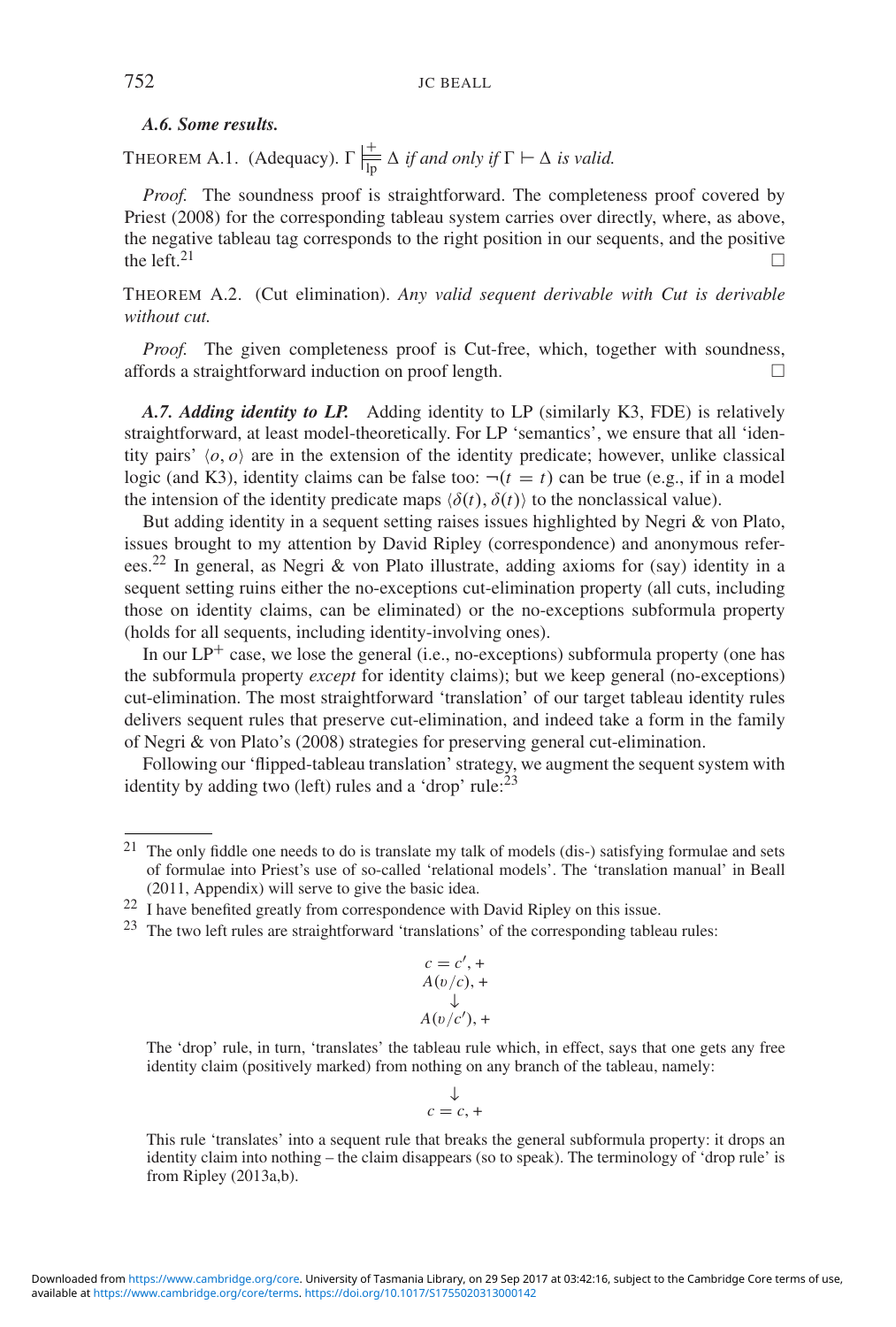*Identity rules*

$$
= \text{Left-1: } \frac{\Gamma, A(v/c) \vdash \Delta}{\Gamma, c = c', A(v/c') \vdash \Delta} = \text{Left-2: } \frac{\Gamma \vdash A(v/c), \Delta}{\Gamma, c = c' \vdash A(v/c'), \Delta}
$$

*Identity drop rule*

$$
= \text{Drop: } \frac{\Gamma, t = t \vdash \Delta}{\Gamma \vdash \Delta}
$$

The adequacy results in Priest (2008) cover the resulting system, which, as above, does not have the no-exception subformula property but does enjoy general (i.e., no-exceptions) cut elimination.

### BIBLIOGRAPHY

- Anderson, A. R., & Belnap, N. D. (1975) *Entailment: The Logic of Relevance and Necessity*, Vol. 1. Princeton, NJ: Princeton University Press.
- Anderson, A. R., Belnap, N. D., & Michael Dunn, J. (1992). *Entailment: The Logic of Relevance and Necessity*, Vol. 2. Princeton, NJ: Princeton University Press.
- Asenjo, F. G. (1966). A calculus of antinomies. *Notre Dame Journal of Formal Logic*, **7**, 103–105.
- Asenjo, F. G. & Tamburino, J. (1975).Logic of antinomies. *Notre Dame Journal of Formal Logic*, **16**, 17–44.
- Avron, A. (1991). Natural 3-valued logics—characterization and proof theory. *Journal of Symbolic Logic*, **56**, 276–294.
- Beall, J. (2009).*Spandrels of Truth*. Oxford: Oxford University Press.
- Beall, J. (2011). Multiple-conclusion LP and default classicality. *Review of Symbolic Logic*, **4**, 326–336.
- Beall, J. (2013a). Free of detachment: Logic, rationality, and gluts. *Noûs*. Forthcoming. Available from: http://onlinelibrary.wiley.com/doi/10.1111/nous.12029/abstract
- Beall, J. (2013b). Shrieking against gluts: The solution to the 'just true' problem. *Analysis*. Forthcoming.
- Beall, J. (2013c). Shrieking towards recapture: A simple method for recapturing consistent theories in paraconsistent logics. To appear.
- Beall, J., Forster, T., & Seligman, J. (2013). A note on freedom from detachment in the Logic of Paradox. *Notre Dame Journal of Formal Logic*, **54**, 15–20.
- Belnap, N. D., & Dunn, M. (1973). Entailment and the disjunctive syllogism. In: Fløistad, F., and von Wright, G. H., editors. *Philosophy of Language/Philosophical Logic*. The Hague, The Netherlands: Martinus Nijhoff, pp. 337–366. Reprinted in (Anderson et al., 1992, §80).
- Dunn, J. M. (1969). *Natural Language Versus Formal Language*. Presented at the joint *APA–ASL Symposium*, New York, December 27. Available from: http://www.indiana. edu/∼phil/people/papers/natvsformal.pdf
- Dunn, J. M. (1976). Intuitive semantics for first-degree entailments and 'Coupled Trees'. *Philosophical Studies*, **29**, 149–168.
- Field, H. (2008). *Saving Truth from Paradox*. Oxford: Oxford University Press.
- Harman, G. (1986). *Change in View: Principles of Reasoning*. Cambridge, MA: MIT Press.
- Horsten, L. (2011). *The Tarskian Turn: Deflationism and Axiomatic Truth*. Cambridge, MA: MIT Press.
- Kleene, S. C. (1952). *Introduction to Metamathematics*. North-Holland: Amsterdam, The Netherlands.